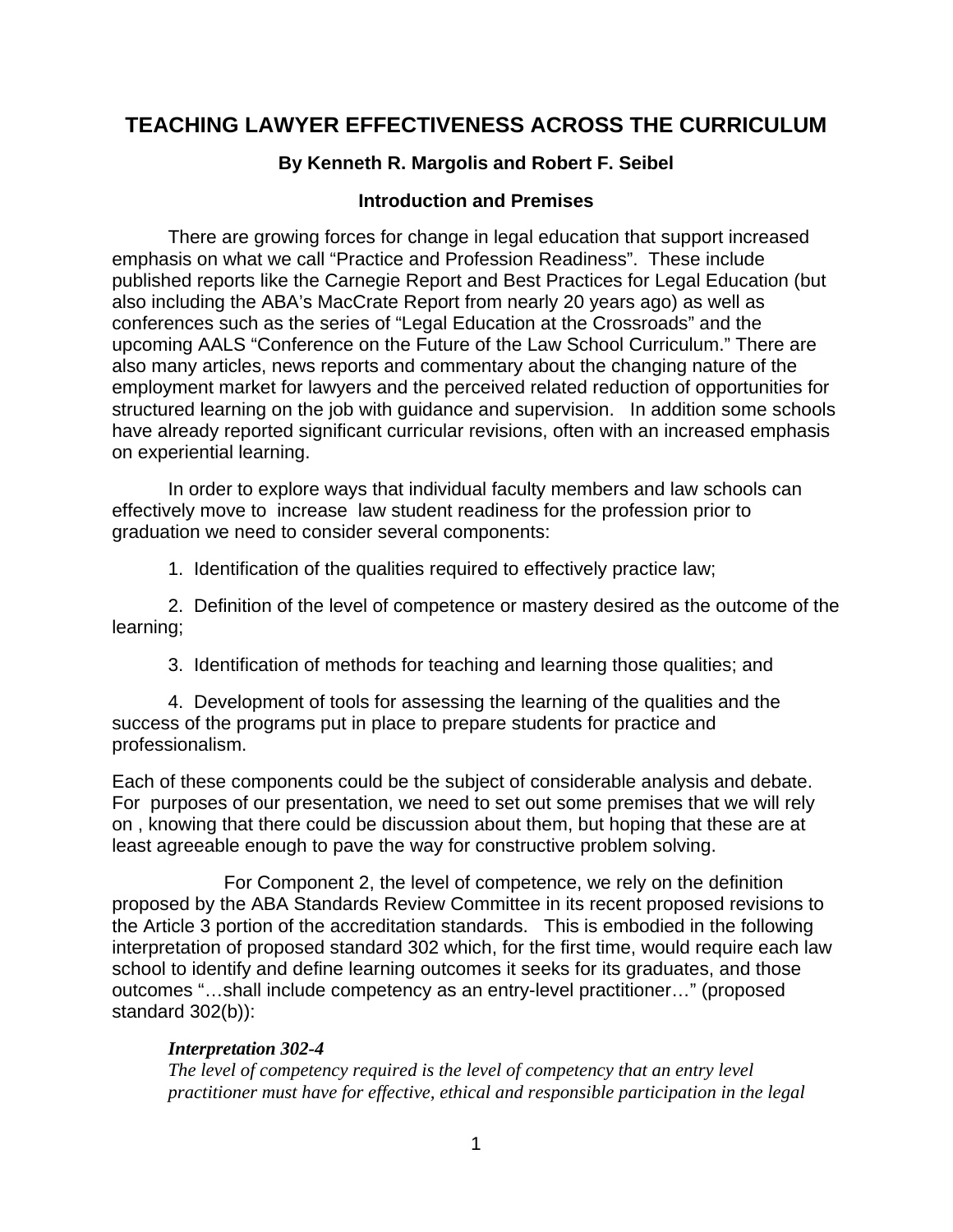*profession. The level of competency of an entry-level practitioner may take into account the particular practice settings for which the law school prepares its students.*

 We are cognizant of the challenges of Component 4, developing assessment tools that are effective and efficient for evaluating and grading performances and accomplishment for the various factors that make up profession readiness. We also recognize that bar passage rates, currently the most common concrete tool for evaluating the overall success of a curriculum, generally do not adequately reflect the success of preparation for practice. . But for purposes of this session, we defer those issues to be addressed once we have identified the tools for improving effective delivery of education for Practice and Professionalism that we wish to use in the courses and curriculum.

 Component 1, identification of the qualities required for effective practice of law, may be the most challenging part because it is at once complex and nuanced. There are a number of sources to look to for these criteria, including the ABA Accreditation Standards, the MacCrate Report, and the Carnegie Foundation Report on Educating Lawyers. A recent and particularly powerful set of criteria were developed by Marjorie Schultz and Sheldon Zedeck at UC Berkeley. Through a process of empirical study, Professors Schultz and Zedeck developed a set of 26 lawyer effectiveness factors that capture a consensus of what practicing lawyers believe are the necessary attitudes and skills necessary for effectiveness in law practice. (The report, FINAL REPORT Identification, Development, and Validation of Predictors for Successful Lawyering, 2008, is available on the Berkeley Law website). These factors were organized by Schultz & Zedeck into 8 "umbrella" categories or groups. The categories and Effectiveness Factors are listed in Attachment A. In some ways, the Schultz & Zedeck factors are directly related to the skills and values identified by the ABA's MacCrate report many years ago. Since many legal educators are familiar with the MacCrate lists, we have provided a cross reference between the Schultz & Zedeck factors and the MacCrate qualities in Attachment B. For purposes of discussion, we will use the Schultz & Zedeck Effectiveness Factors as our list of qualities and skills students should have become proficient at upon graduation. The next step in course or curricular design would be to consider how each of those Effectiveness Factors can or should be addressed in particular courses or in the curriculum as a whole.

This brings us to our premises for Component 3, methods for teaching and learning. Law school curricula include a wide variety of settings and experiences for student learning. It is reasonable to assume that one Effectiveness Factor might best be learned in one type of setting whereas another quality or skill is best suited to another. For example, intellectual skills such as legal analysis and reasoning might be learned quite well in a large class lecture or Socratic dialog setting, while researching the law probably is better learned in a small group or one-on-one type learning environment. In thinking about how a law school course or curriculum should be designed, it would be helpful to consider which Lawyer Effectiveness Factors are addressed well in the format anticipated for the class (or across the curriculum) and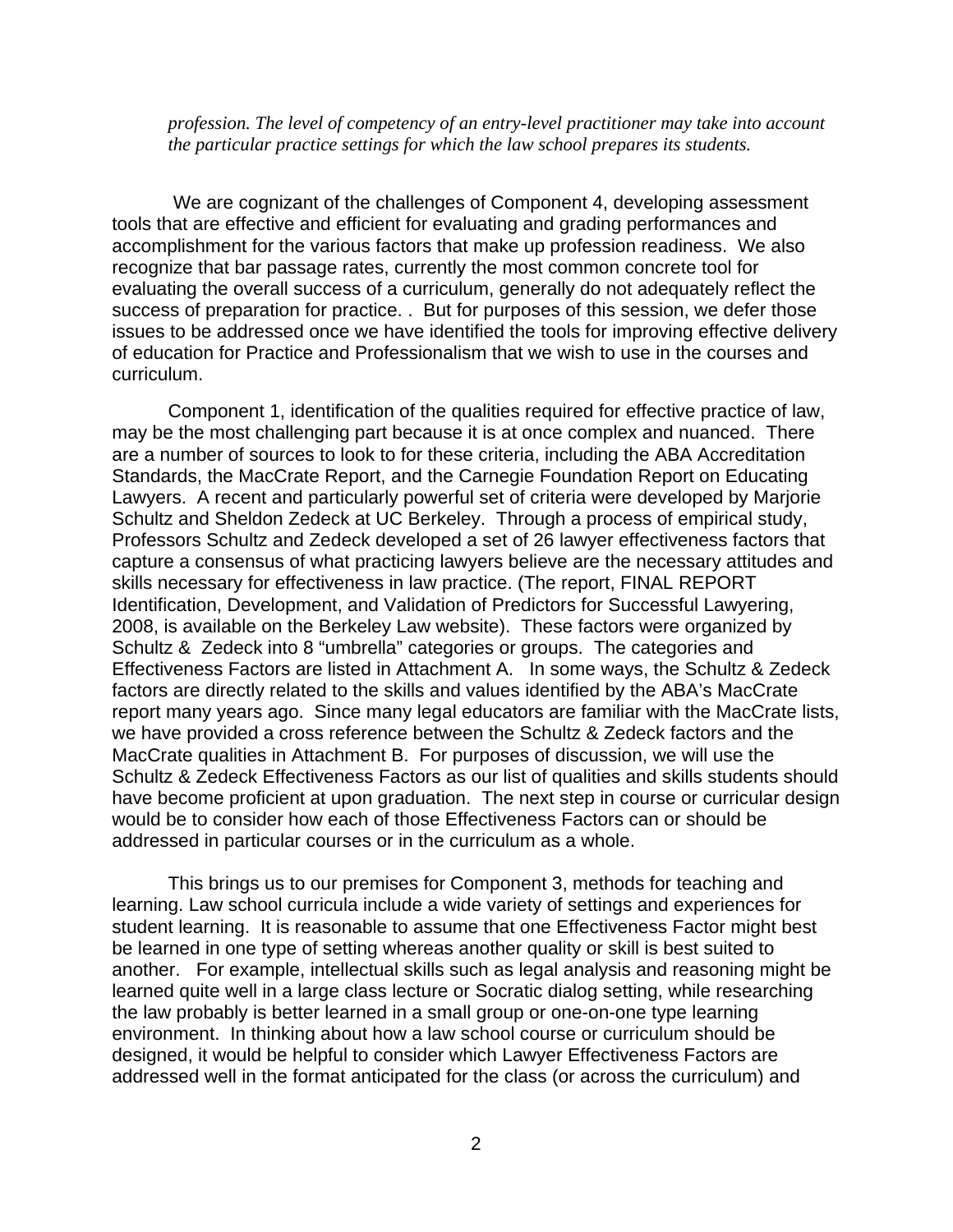focus the class (or curriculum) in ways that will address the desired factors most effectively.

One way to engage in this evaluation is by way of a chart which positions the various Effectiveness Factors against the range of law school teaching venues.. Attachment C is a chart that positions the Schultz & Zedeck factors along the vertical axis and across the horizontal axis we have identified eight teaching/learning venues – 1) large class (consisting of 40 or more students); 2) Small class (consisting of less than 40 students); 3) Seminar (consisting of 16 or fewer students); 4) Skills class (where simulation is a primary vehicle for learning); 5) In-house real client clinic (where the student takes on the primary responsibility for handling the client matter); 6) Hybrid clinics and field placements or externships (where the student takes on the primary responsibility for handling the client matter); 7) Field placements or externships (where students do not take on the primary responsibility for handling the client matter, and function in a subordinate or law clerk role); and 8) Lawyering competitions taken for academic credit, e.g. moot court or law journals.

The teaching/learning venues chosen for this chart are somewhat arbitrary (e.g. is there a meaningful difference at the cut-off point of 40 for purposes of thinking about what can be accomplished in a large versus a small class? Should it be 50? 30? Is there a difference in the efficacy of teaching to a particular effectiveness factor in a seminar if the class has 16 students, 20 students or 10 students?) However, we think this approach captures the most commonly accepted and utilized teaching venues in most law schools, subject to debate about where the cut-off points should be. We do note that we have omitted some learning categories available in law school, but which generally do not provide credit, e.g. *pro bono* work. The awarding of academic credit is a key element in our analysis.

It should also be noted, however, that inherent in each teaching venue are assumptions about what is done in that setting. For example, in the large class *venue,* we assume the predominant teaching *method* is lecture, some discussion and Socratic dialog. We assume there is little or no one-on-one instruction, little small group work, no real client interaction, little or no simulation or acting in lawyering role, and little or no writing or research beyond the final examination. Likewise, in the in- house real client clinic *venue*, we assume the teaching *methods* include predominantly real client interaction on real cases, some simulation activity, significant case-specific legal research and writing, regular one-on-one faculty student interaction and instruction, and some group work and interaction.

We recognize that these "stereotypes" of the enumerated teaching settings are not accurate in all or even many cases (because, for example, some teachers in large classes may make significant use of simulation, or may have their students engage in small group work to a great extent – and some in in-house real client clinics utilize simulation activity more than they do actual real clients). And we congratulate the many innovative teachers who are making significant innovations in the use of the traditional teaching settings. Accordingly, we also provide, in Attachment D, two lists of teaching *methods* as an alternative or complementary way of thinking about how the Effectiveness Factors can best be taught. We encourage people to begin with the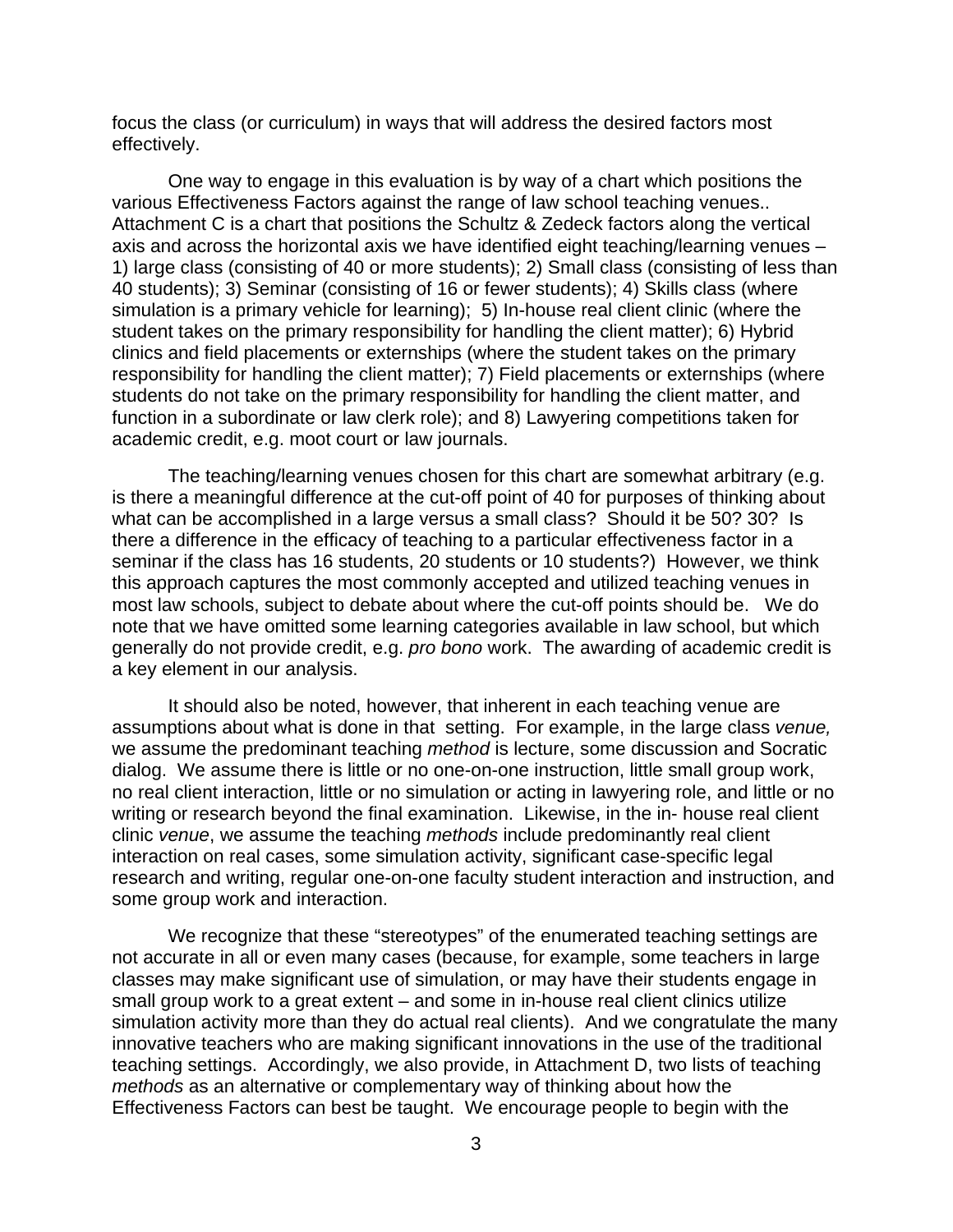venues and then think about the methods that they might use in the venues in which they teach in order to enhance learning opportunities for the Effectiveness Factors.

Another element of the chart in Attachment C is the ranking scale. We have chosen a five point ranking scale that allows evaluators to rank a particular learning setting against each lawyer effectiveness factor according to how well the factor can be learned in that setting: a ranking of 5 indicates the teaching setting is an "excellent" place for students to learn the qualities or skills embedded in that Effectiveness Factor; a ranking of 4 indicates the setting is a "good" place to learn the factor; 3 indicates "fair"; 2 indicates "poor"; and 1 indicates the factor is not addressed in that teaching/learning setting. This chart with the rankings could be used by a faculty member or committee to gather information and opinions relevant for the particular school. It is also possible to supplement or substitute the teaching methods for the venues if one prefers.

Regardless of whether we examine learning venues or methods, and whether the chart is used in its present form or in a new form which blends venues and methods, or combines the descriptions of methods from multiple sources, using an approach like this can help to identify particular strengths of various elements of the curriculum, and can help in the design of particular courses or whole curricula to make the best and most effective use of limited educational resources.

#### **Presentation at the Institute for Law Teaching and Learning Conference**

 At the conference we will ask participants to work on developing some concrete ideas for adding or enhancing efforts to address the Effectiveness Factors in the courses that they teach. For purposes of the conference we have selected the following Effectiveness Factors from the Schultz & Zedeck list and we will ask participants to choose one of the factors that they would like to incorporate more into a course that they presently teach:

- 1. Problem solving
- 2. Practical Judgment
- 3. Fact Finding
- 4. Influencing and Advocating
- 5. Strategic Planning
- 6. Ability to see the world through the eyes of others
- 7. Evaluating Performances (self and others—note—this combines "Evaluation, development and mentoring" with "Self Development"
- 8. Building Relationships (combines "Providing advice and counsel and building relationships with clients" and "Developing relationships within the legal profession"

We will divide participants into small groups so that they can brainstorm and develop ideas for incorporating the chosen factors into the courses. We expect that participants in each small group will include teachers who teach in a a variety of venues, and use a broad range of methods that we acknowledge as elements of a typical law school curriculum.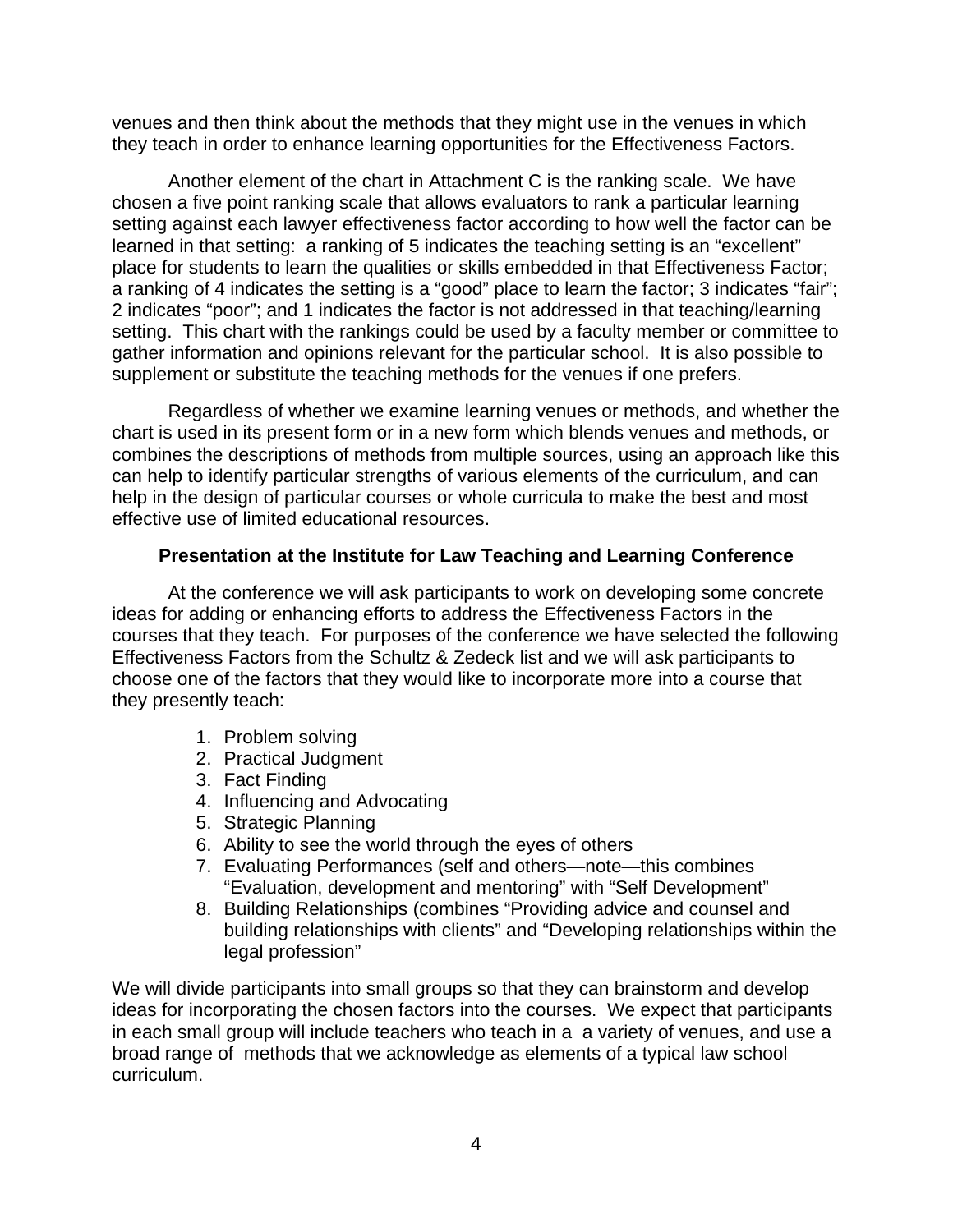In addition to hearing the reports of the small groups, we will invite the participants to then broaden the inquiry into a discussion of which learning/teaching methods seem to offer the most promise for incorporating the selected Effectiveness Factors. We will also explore the ways in which the discussions can serve as a foundation for analysis of possibilities for the other Effectiveness Factors. We will look for synergies between learning the Effectiveness Factors and mastering the doctrine and analytical issues involved in the courses. Finally, we will turn the group's attention to at least a preliminary inquiry into the methods and issues attendant on assessment of student work and the success of the approaches to implementing enhancement of the Effectiveness Factors.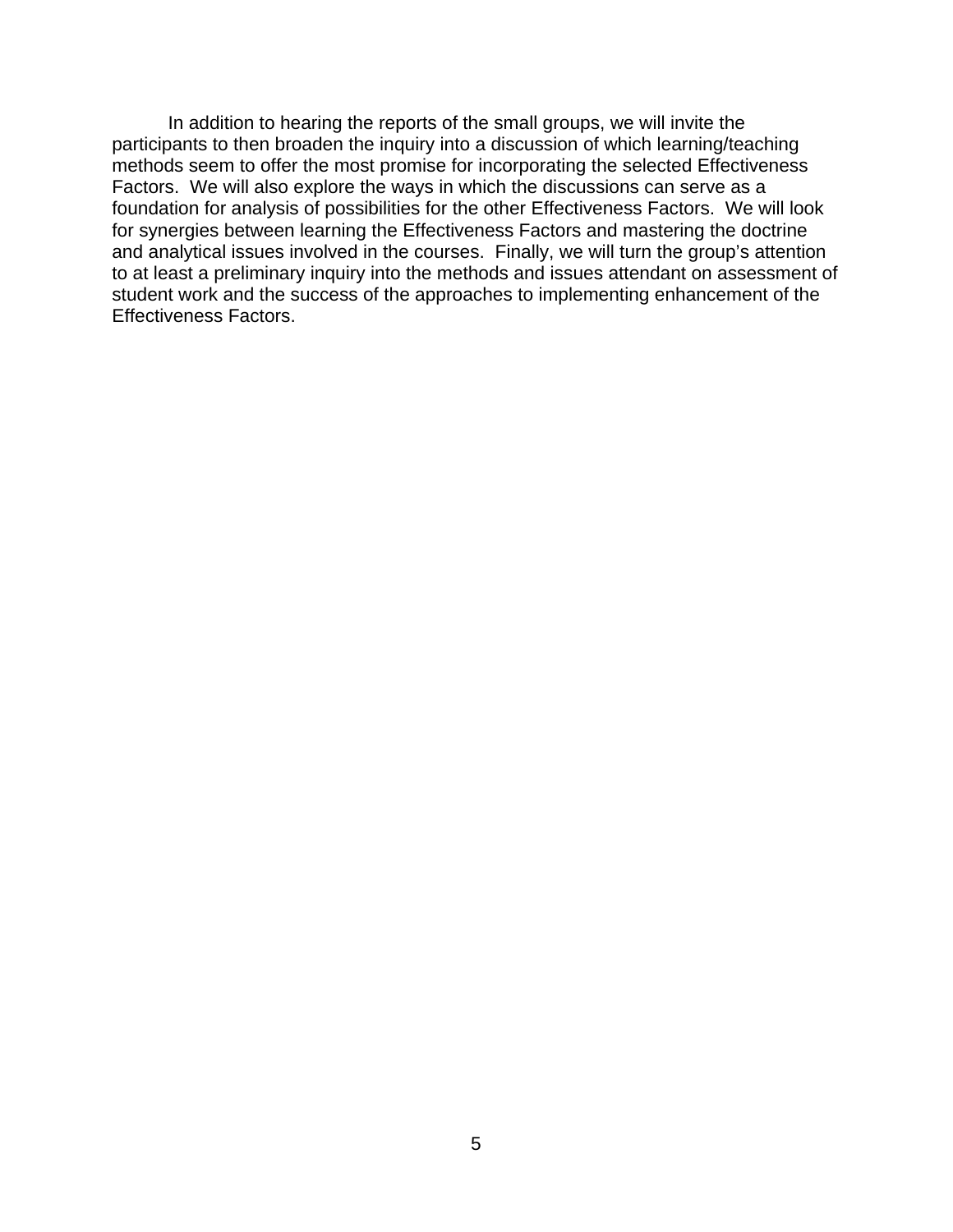## **ATTACHMENT A**

## **SCHULTZ & ZEDECK EFFECTIVENESS FACTORS**

#### **List of 26 Effectiveness Factors with 8 Umbrella categories**

#### **1 : Intellectual & Cognitive**

- Analysis and Reasoning
- Creativity/Innovation
- Problem Solving
- Practical Judgment

#### **2: Research & Information Gathering**

- Researching the Law
- Fact Finding
- Questioning and Interviewing

### **3: Communications**

- Influencing and Advocating
- Writing
- Speaking
- Listening

### **4: Planning and Organizing**

- Strategic Planning
- Organizing and Managing One's Own Work
- Organizing and Managing Others (Staff/Colleagues)

### **5: Conflict Resolution**

- Negotiation Skills
- Able to See the World Through the Eyes of Others 27

#### **6: Client & Business Relations - Entrepreneurship**

• Networking and Business Development

Providing Advice & Counsel & Building Relationships with Clients

### **7: Working with Others**

- Developing Relationships within the Legal Profession
- Evaluation, Development, and Mentoring
- **8: Character**
- Passion and Engagement
- Diligence
- Integrity/Honesty
- Stress Management
- Community Involvement and Service
- Self-Development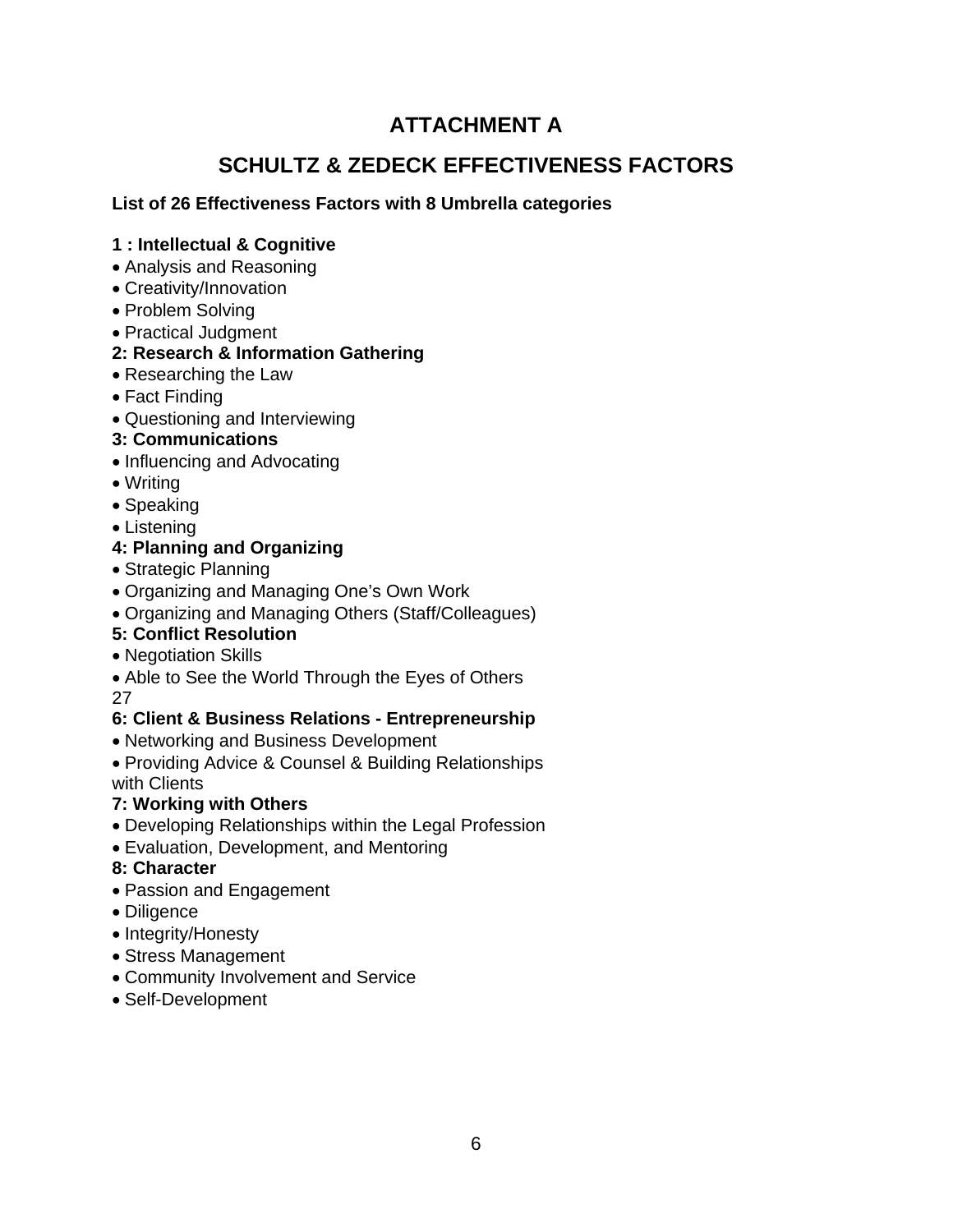## **ATTACHMENT B**

| <b>Shultz &amp; Zedeck (plus)</b>                                                                     | <b>MacCrate Report Cross-References</b>             |
|-------------------------------------------------------------------------------------------------------|-----------------------------------------------------|
| (Nos. 1-8 from Shultz & Zedeck, FINAL REPORT                                                          |                                                     |
| Identification, Development, and Validation of                                                        |                                                     |
| Predictors for                                                                                        |                                                     |
| Successful Lawyering (2008) at 26. Other factors (in                                                  |                                                     |
| italics) added by Margolis and Seibel)                                                                |                                                     |
| 1. Intellectual and Cognitive                                                                         | Skill 1 - Problem-Solving                           |
| <b>CONSIDER: Analysis and Reasoning,</b>                                                              |                                                     |
| Creativity/Innovation, Problem Solving, Practical<br>Judgment                                         | Skill 2 - Legal Analysis and Reasoning              |
|                                                                                                       |                                                     |
|                                                                                                       | Skill 6 - Counseling                                |
| 2. Research and Information Gathering                                                                 | Skill 3 - Legal Research                            |
| CONSIDER: Researching the law, Fact Finding,                                                          |                                                     |
| Questioning and Interviewing;                                                                         | Skill 4 - Factual Investigation                     |
|                                                                                                       | Skill 5 - Communication                             |
| 3. Communications                                                                                     | Skill 5 - Communication                             |
| CONSIDER: Influencing and Advocating, Writing,                                                        |                                                     |
| Speaking, Listening;                                                                                  |                                                     |
|                                                                                                       |                                                     |
| 4. Planning and Organizing                                                                            | Skill 9 - Organization and Management of Legal Work |
| CONSIDER: Strategic Planning & Decisionmaking,                                                        |                                                     |
| Organizing and Managing One's Own Work/Practice                                                       |                                                     |
| Management, Organizing and Managing                                                                   |                                                     |
| Others/Leadership                                                                                     | Skill 1 - Problem Solving                           |
| <b>5. Conflict Resolution</b>                                                                         | Skill 7 - Negotiation                               |
| CONSIDER: Negotiation Skills, Ability to See the                                                      |                                                     |
| World Through the Eyes of Others;                                                                     | Skill 8 - Ligitation                                |
|                                                                                                       | Skill 4 - Factual Investigation                     |
| 6. Client and Business Relations - Entrepreneurship                                                   | Skill 6 - Counseling                                |
| <b>CONSIDER: Networking and Business Development,</b>                                                 |                                                     |
| Providing Advice and Counsel & Building                                                               |                                                     |
| Relationships with Clients, Experience Working with<br>People from Other Nations and With Other Legal |                                                     |
| Systems, Can Evaluate and Apply Basic Financial                                                       |                                                     |
| Concepts and Understand the Impact they Have on                                                       |                                                     |
| <b>Transactions or Disputes</b>                                                                       |                                                     |
| 7. Working with Others                                                                                | Skill 9 - Organization and Management of Legal Work |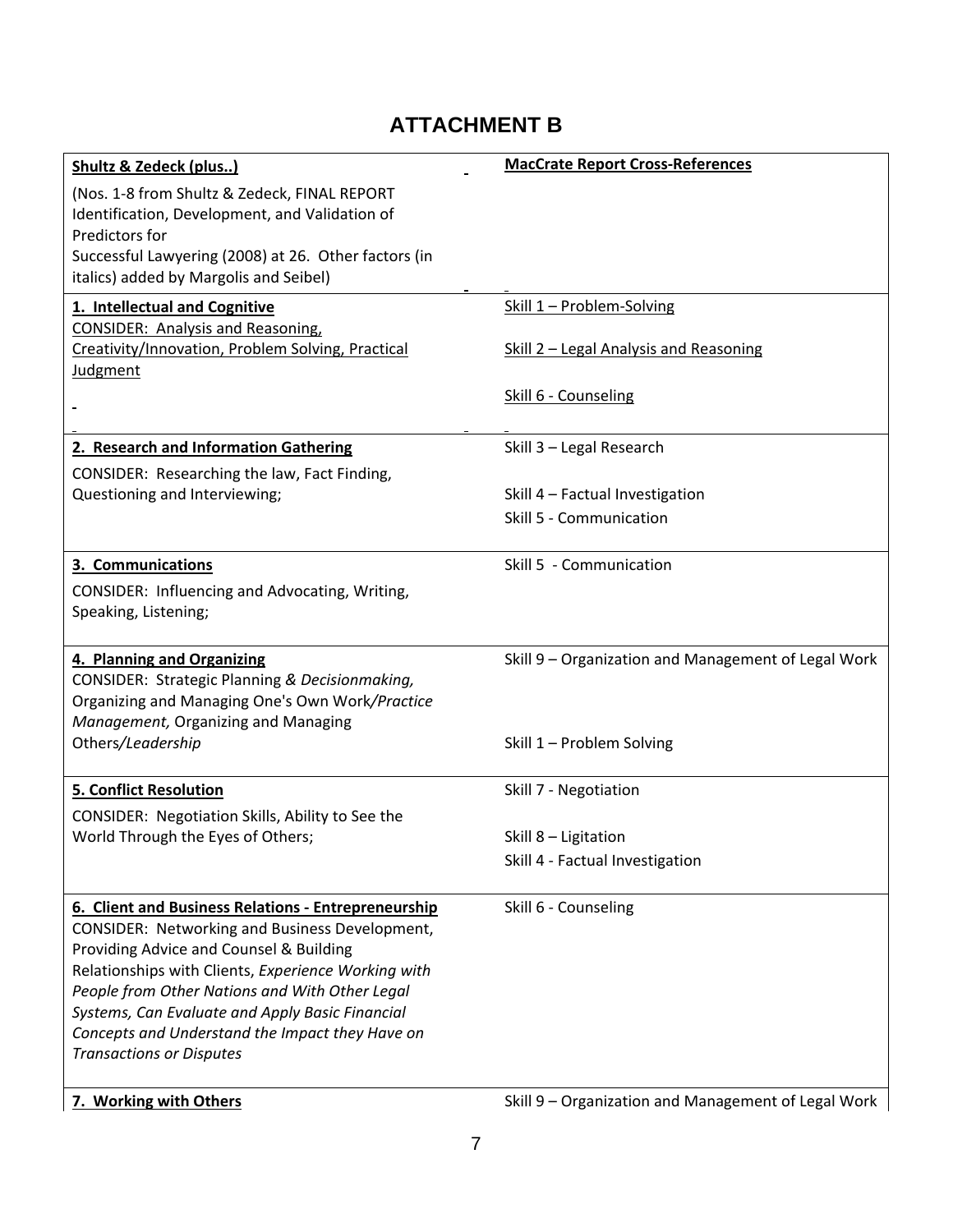| CONSIDER: Developing Relationships within the Legal<br>Profession, Evaluation, Development & Mentoring,<br>Ability to Work Cross-Culturally and Cross-<br>Jurisdictionally                      | <b>MacCrate Fundamental Values</b>                                                   |
|-------------------------------------------------------------------------------------------------------------------------------------------------------------------------------------------------|--------------------------------------------------------------------------------------|
|                                                                                                                                                                                                 |                                                                                      |
| 8. Character                                                                                                                                                                                    | Skill 10 - Recognizing and Resolving Ethical Dilemmas                                |
| CONSIDER: Passion and Engagement, Diligence,<br>Integrity & Honesty, Ability to Manage Stress,                                                                                                  |                                                                                      |
| Community Involvement & Service                                                                                                                                                                 | MacCrate Fundamental Values                                                          |
| 9. Knowledge of legal theory & doctrine<br>CONSIDER: Knowledge and ability to apply the basic<br>legal rules and theories applicable to the most<br>common types of legal problems in the area, | Skill 2 - Legal Analysis and Reasoning                                               |
| Awareness of and Respect for Non-US Systems of Law                                                                                                                                              | Skill 3 - Legal Reesearch                                                            |
| 10. Ethics and Professionalism                                                                                                                                                                  | Skill 10 - Recognizing and Resolving Ethical Dilemmas<br>MacCrate Fundamental Values |
| <b>CONSIDER: Provision of Competent Representation,</b>                                                                                                                                         |                                                                                      |
| Striving to Promote Justice, Fairness, Morality,<br>Striving to Improve the Profession, Professional Self-                                                                                      |                                                                                      |
| Development (including life long learning and<br>reflective practice)                                                                                                                           |                                                                                      |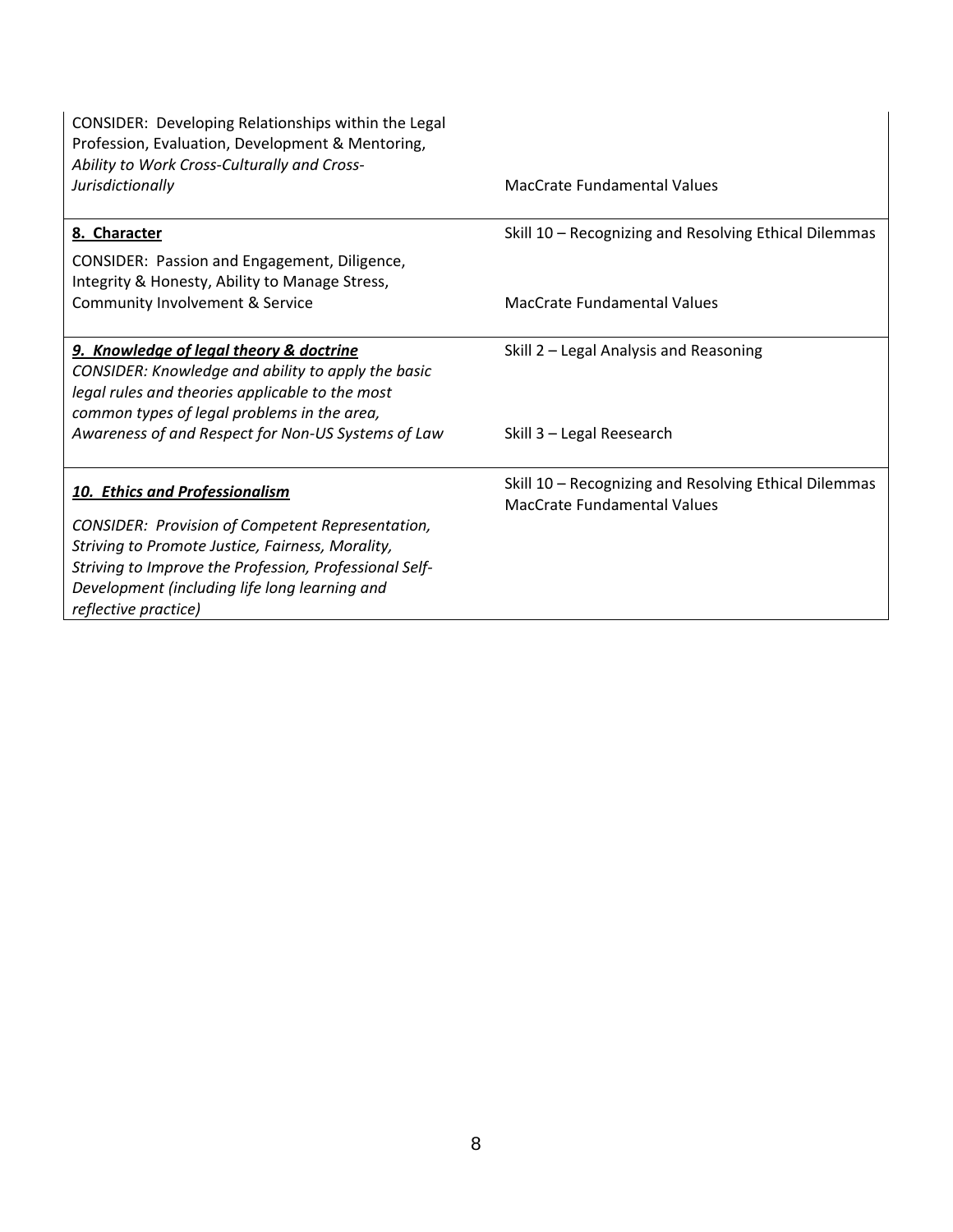## **ATTACHMENT C**

| Please rate using the following scale: 5=excellent<br>method of teaching the competency, 4= good<br>method, 3=fair method, 2=poor method,<br>1=doesn't address the competency | <b>Large Class</b><br>(40 or<br>more<br>students) | <b>Small Class</b><br>(less than<br>40<br>students) | Seminar<br>$(16$ and<br>fewer<br>students) | <b>Skills Class</b><br>(where<br>simulation<br>is primary<br>vehicle) | In House Real<br><b>Client Clinic</b><br>(with client<br>responsibility) | <b>Hybrids &amp; Field</b><br><b>Placements</b><br>(with client<br>responsibility) | <b>Field</b><br><b>Placements</b><br>(without<br>client<br>responsibility) | <b>Other lawyering</b><br>skills activities,<br>e.g., moot court,<br>law journal (for<br>credit) |
|-------------------------------------------------------------------------------------------------------------------------------------------------------------------------------|---------------------------------------------------|-----------------------------------------------------|--------------------------------------------|-----------------------------------------------------------------------|--------------------------------------------------------------------------|------------------------------------------------------------------------------------|----------------------------------------------------------------------------|--------------------------------------------------------------------------------------------------|
| <b>LAWYER EFFECTIVENESS FACTORS</b>                                                                                                                                           |                                                   |                                                     |                                            |                                                                       |                                                                          |                                                                                    |                                                                            |                                                                                                  |
| 1. Intellectual and Cognitive--Analysis and<br>Reasoning; Creativity and Innovation; Problem Solving;<br><b>Practical Judgment</b>                                            |                                                   |                                                     |                                            |                                                                       |                                                                          |                                                                                    |                                                                            |                                                                                                  |
| 2. Research and Information Gathering--<br>Researching the Law; Fact Finding; Questioning and<br>Interviewing                                                                 |                                                   |                                                     |                                            |                                                                       |                                                                          |                                                                                    |                                                                            |                                                                                                  |
| 3. Communications--Influencing and Advocting;<br><b>Writing; Speaking; Listening</b>                                                                                          |                                                   |                                                     |                                            |                                                                       |                                                                          |                                                                                    |                                                                            |                                                                                                  |
| 4. Planning and Organizing--Strategic Planning;<br>Organizing and Managing ones own work; Organizing and<br><b>Managing Others (staff/colleagues)</b>                         |                                                   |                                                     |                                            |                                                                       |                                                                          |                                                                                    |                                                                            |                                                                                                  |
| 5. Conflict Resolution--Negotiation Skills; Able to see<br>the world through the eyes of others                                                                               |                                                   |                                                     |                                            |                                                                       |                                                                          |                                                                                    |                                                                            |                                                                                                  |
| 6. Client and Business Relations -<br>Entrepreneurship--Networking and Business<br>Development; Providing Advice & Counsel & Building<br>Relationships w/clients              |                                                   |                                                     |                                            |                                                                       |                                                                          |                                                                                    |                                                                            |                                                                                                  |
| 7. Working with Others--Developing Relationships<br>w/in the Legal Profession; Evaluation, Development and<br><b>Mentoring</b>                                                |                                                   |                                                     |                                            |                                                                       |                                                                          |                                                                                    |                                                                            |                                                                                                  |
| 8. Character--Passion & Engagement; Diligence;<br>Integrity/Honesty; Stress Management; Community<br>Involvement and Service; Self Development                                |                                                   |                                                     |                                            |                                                                       |                                                                          |                                                                                    |                                                                            |                                                                                                  |
| 9. Knowledge of legal theory & doctrine--<br>added by Margolis & Seibel                                                                                                       |                                                   |                                                     |                                            |                                                                       |                                                                          |                                                                                    |                                                                            |                                                                                                  |
| 10. Ethics and Professionalism--added by<br><b>Margolis and Seibel</b>                                                                                                        |                                                   |                                                     |                                            |                                                                       |                                                                          |                                                                                    |                                                                            |                                                                                                  |
| <b>TOTALS</b>                                                                                                                                                                 | $\mathbf 0$                                       | $\mathbf 0$                                         | $\mathbf 0$                                | $\mathbf 0$                                                           | $\mathbf 0$                                                              | $\pmb{0}$                                                                          | $\mathbf 0$                                                                | $\mathbf 0$                                                                                      |